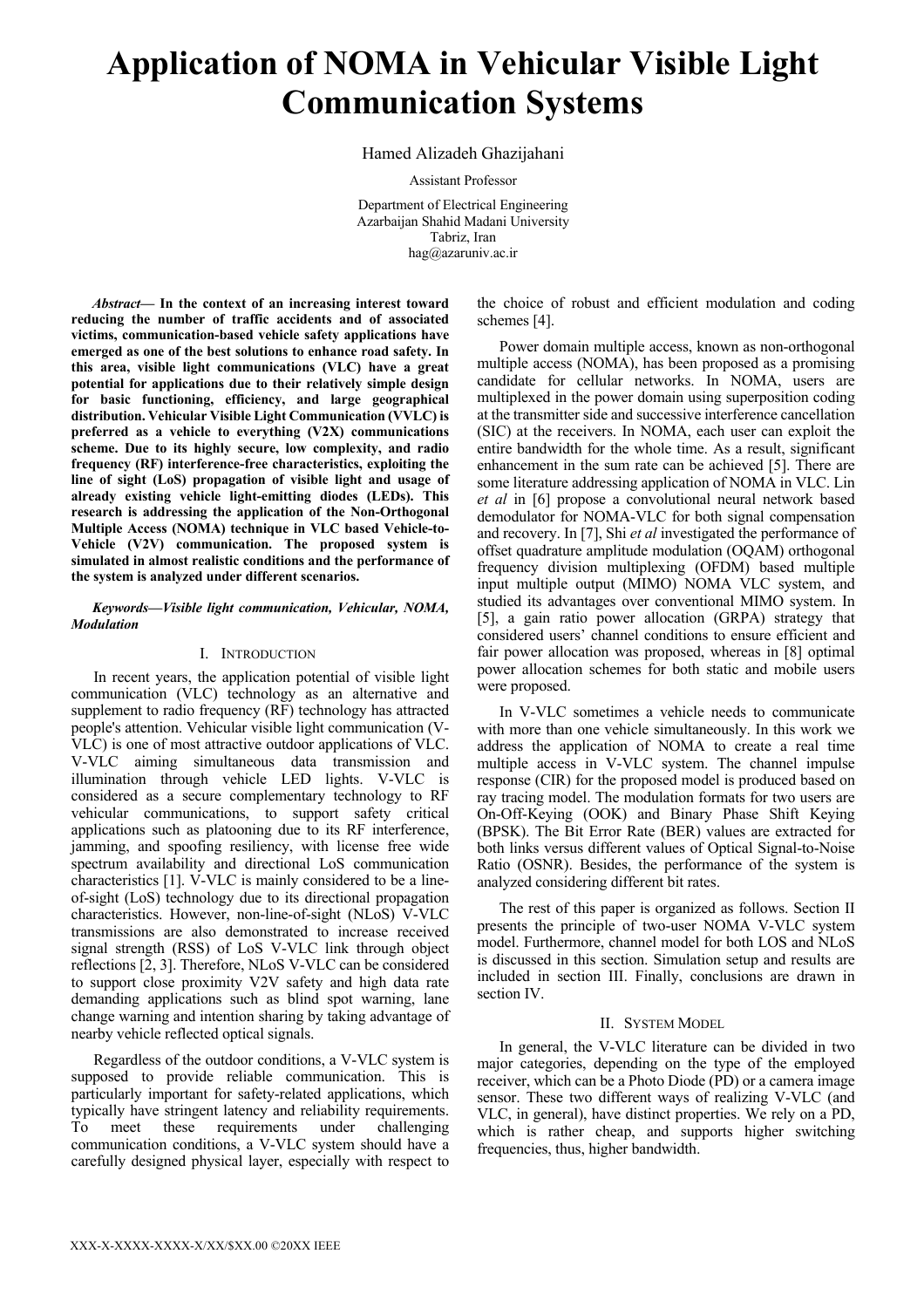

Fig. 1. VLC based V2V communication scenario

Fig. 1 shows the proposed scenario with one transmitter and two receiver vehicles. In this model, the headlights are considered as VLC transmitters and labeled as  $T_R$  and  $T_L$  for right and left lamps, respectively. A PD is placed at the back of each vehicle as a receiver, where named as  $R_1$  for receiver vehicle1 and R2 for receiver vehicle2. Considering a transmitter vehicle and a receiver one, there is a two downlink  $T_{R} \rightarrow R_1$  and  $T_L \rightarrow R_1$ . Consequently, a Multiple-Input Single-Output (MISO) communication system is formed.

Considering Fig. 1, the received signal for  $2\times1$  MISO system is given as

$$
y = H \otimes s + z \tag{1}
$$

where the symbol  $\otimes$  denotes the convolution operation, s and y are transmitted and received signal vectors respectively, H indicates the channel matrix comprising of LoS, and NLoS (diffuse) components [9]. Here, z is the total noise vector with variance  $\sigma_z^2$  given as

$$
\sigma_z^2 = \sigma_n^2 + \sigma_{ISI}^2 + \sigma_c^2 \tag{2}
$$

where  $\sigma_n^2$  is the sum of the shot noise, dark noise, and thermal noise,  $\sigma_{ISI}^2$  is the ISI noise,  $\sigma_c^2$  is the clipping noise. The random arrival of the incident photons from both LED light and sunlight result into shot noise. This type of noise can be modeled by Poisson process. Moreover, when the number of incident photons is large, shot noise is approximated by a Gaussian process (using central limit theorem).

For a  $2 \times 1$  MISO, the channel matrix H is given as

$$
H = [h1 \quad h2] \tag{3}
$$

Each entry of matrix H can be given as

$$
h_{RT}(t) = h_{LoS}(t) + h_{NLoS}(t)
$$

where  $h_{LoS}(t)$   $h_{NLoS}$  are the CIR for LoS and NLoS paths, respectively.

#### *A. Channel Model*

VLC channel models are currently investigated under two categories: deterministic and stochastic channel models. Deterministic channel models aim to predict the channel characteristics in a specific location considering transmitter and receiver locations, as well as the surrounding environment, with ray tracing, recursive algorithms and empirical methods. To date, ray tracing based V-VLC channel models are demonstrated to yield V-VLC channel parameters,

such as channel delay profiles of vehicle to vehicle (V2V) and vehicle to infrastructure (V2I) links in [10].

According to the geometry presented in Fig. 1, for the LoS path, CIR between Transmitter T and a receiver R,  $h_{RT_{LoS}}$  is given as

$$
h_{RT_{LoS}} = \sqrt{\sum_{T=R,L} \frac{A_d(m_l+1)}{2\pi d_T^2} \cos^{m_l}(\phi_T) \cos(\theta_T) T_s(\theta_T) g(\theta_T) \delta \left(t - \frac{d_T}{c}\right)}
$$
  
\nif  $0 \le \theta_T \le \psi_R$   
\nif  $\theta_T > \psi_R$  (4)

where  $\phi_T$  denotes the emitting angle,  $\theta_T$  denotes the incident angle from source T to receiver R respectively,  $A_d$  denotes the area of the receiver R,  $m_l$  is Lambert's mode number expressing directivity of the source beam, the  $T_s(\theta_T)$  denotes the signal transmission coefficient of an optical filter, *c* denotes the speed of light,  $\delta(.)$  is the Dirac function, and  $\delta\left(t - \frac{d\tau}{c}\right)$  represents the signal propagation delay,  $\psi_R$ denotes the field of view of the receiver R with respect to the transmitter T,  $q(\theta_T)$  denotes the concentrator gain,  $d_T$  is the distance between source T and receiver R. For instantaneous given a receiver vehicle 1,  $d_T$  would be  $d_{L1}$  and  $d_{L2}$  for  $T_R \rightarrow$  $R_1$  and  $T_L \rightarrow R_1$  LoS links [9, 11].

To avoid the more complexity in Fig. 1, we have shown the geometry of a VLC NLoS link in Fig. 2. Similarly, the NLoS impulse response Transmitter T and a receiver R,  $h_{RT_{NLoS}}$  is given as

$$
h_{RT_{NLoS}} = \left\{ \sum_{T=R,L} \sum_{q=1}^{Q} \frac{A_d(m_l+1)}{\pi^2 d_{q1}^2 \cdot d_{q2}^2} \cos^{m_l}(\phi_{qT}) \cos(\theta_{qT}) T_s(\theta_{qT}) g(\theta_{qT}) \rho_q \right. \\ \left. \times \delta \left( t - \frac{d_{q1} + d_{q2}}{c} \right) \right\} \quad \text{if } 0 \le \theta_T \le \psi_R
$$
\n
$$
0 \quad \text{if } \theta_T > \psi_R
$$
\n(5)

where *q* is the reflections, and *Q* indicates the total number of reflectors,  $\rho_q$  denotes the reflectivity coefficient.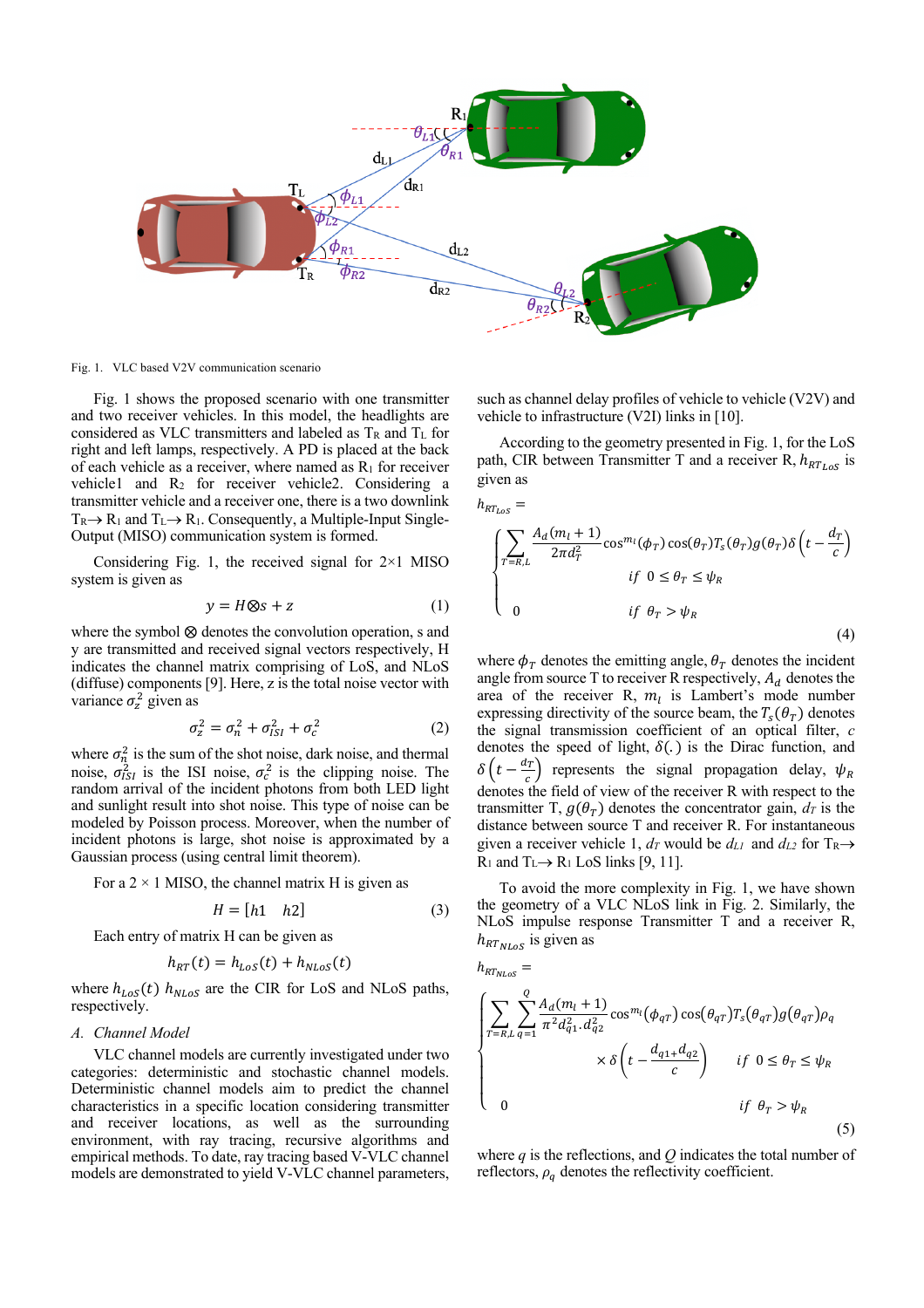

Fig. 2. Geometry of transmitter, receiver, and reflector

#### *B. NOMA Transmission*

The performance of VLC system can be improved by using NOMA. NOMA is an attractive access means to let multiple terminals use the same time and frequency resources. It provides high spectral efficiency, high flexibility, and improved fairness.

In the considered scenario we assume that the users  $R_1$  and  $R_2$  channels are as  $h_1 \leq h_2$ . Based on the proposed NOMA concept, the corresponding LED transmits the real and nonnegative signals  $s_1$  and  $s_2$  with associated power values  $P_1$  and P2. It is also noted here that, unless otherwise stated, the term power refers to the corresponding optical power which is directly proportional to the LED driving current. To this effect, the two transmitted signals are superimposed in the power domain as

$$
s = \sum_{i=1}^{2} P_i s_i \tag{6}
$$

and the corresponding vehicle headlamp LED total transmit power is given by

$$
P_{LED} = \sum_{i=1}^{2} P_i \tag{7}
$$

At the PD site, direct detection of the received signal is performed based on the received optical power. In the NOMA system using SIC, the best decoding order is that the user with a better channel should be decoded later since it can decode all other users with the worse channel conditions [12]. It is recalled here that the multi-user interference at user Ui can be eliminated by means of SIC. Based on this, user2 decodes its own signal. But, user1 first needs to successfully decode and subtract the signals of user2. As a result, the residual interference from user2 becomes insignificant and can be treated as noise. Also, in order to facilitate SIC decoding, the LED allocates higher transmission power to users with poor channel gains. To this effect, the simplest power allocation scheme is the fixed power allocation (FPA). According to FPA in the context of the NOMA concept, the power allocated to user Ui is reduced at increase of hi because users with good channel conditions require lower power levels to successfully decode their desired signals, after canceling the interference from the signals of the users with lower decoding order. This is, in fact, the fundamental principle of NOMA, which has been also shown to provide considerable performance gains in conventional radio communications.

#### III. SIMULATION SETUP AND RESULTS

The OOK is one of the most common modulation formats employed in V-VLC due to its simplicity in implementation. Likewise, the different narrowband modulation techniques such as BPSK, and higher order QAM, in conjunction with OFDM, provide an efficient yet robust physical layer implementation. In this work, we implement the OOK scheme with BPSK mapper. The BPSK was chosen because of the most powerful of all types of PSK. It takes the highest distortion level to make the demodulator perform the wrong decision.

In simulations, we assume that the transmitters and the receivers are on the same horizontal level. The parameters and their values used in simulations are summarized in Table I. Multipath propagation with one reflection is considered. All the reflectors' surfaces are assumed to have the same reflective factor. We do Monte Carlo simulation for simulating the proposed VLC channel. White light XM-L LED for the vehicle's headlight is considered as a transmitter.

TABLE I. GEOMETRY PARAMETERS

| Symbol          | <b>Description</b>                                      | <i>Value</i>                    |
|-----------------|---------------------------------------------------------|---------------------------------|
| T, R            | Transmitter and receiver                                |                                 |
| $\varrho$       | reflections                                             | 1                               |
| $\phi_T$        | emitting angle                                          | $30^\circ$                      |
| $\theta_T$      | incident angle from source to receiver                  | $45^\circ$                      |
| $\psi_{R}$      | field of view of the receiver                           | $75^\circ$                      |
| $A_d$           | area of the receiver                                    | $1\times10^{-4}$ m <sup>2</sup> |
| m <sub>l</sub>  | Lambert's mode number                                   | 1                               |
| $T_s(\theta_T)$ | signal transmission coefficient of an<br>optical filter | 1                               |
| $g(\theta_T)$   | concentrator gain                                       | 5                               |
| $\rho_q$        | reflectivity coefficient                                | 0.8                             |
| d               | path length                                             | $10 \sim 40 \text{ m}$          |

The resulting V-VLC CIR for both downlinks i.e. T-R1 and T-R2 presented in Fig. 3 and Fig. 4, respectively. We can quickly notice that the CIR of the T-R2 component is lower than that of  $T-R_1$ . The reason is that the travel distance of  $T \mathbb{R}_2$  is longer than that of T-R<sub>1</sub>, so the path loss of light is also larger, which is why T-R2 has a larger time delay than the other.



Fig. 3. The CIR of T-R<sub>1</sub> with  $d_{L1} = 11m$  and  $d_{R1} = 12m$ 

Fig. 5 shows the BER vs. OSNR for both  $T-R_1$  and  $T-R_2$ paths with OOK modulation. In this figure, the BER curve is plotted under two different data rates, i.e., *R* = 10 Mbps and *R*  $= 100$  Mbps. As seen, the BER values are a bit high for higher